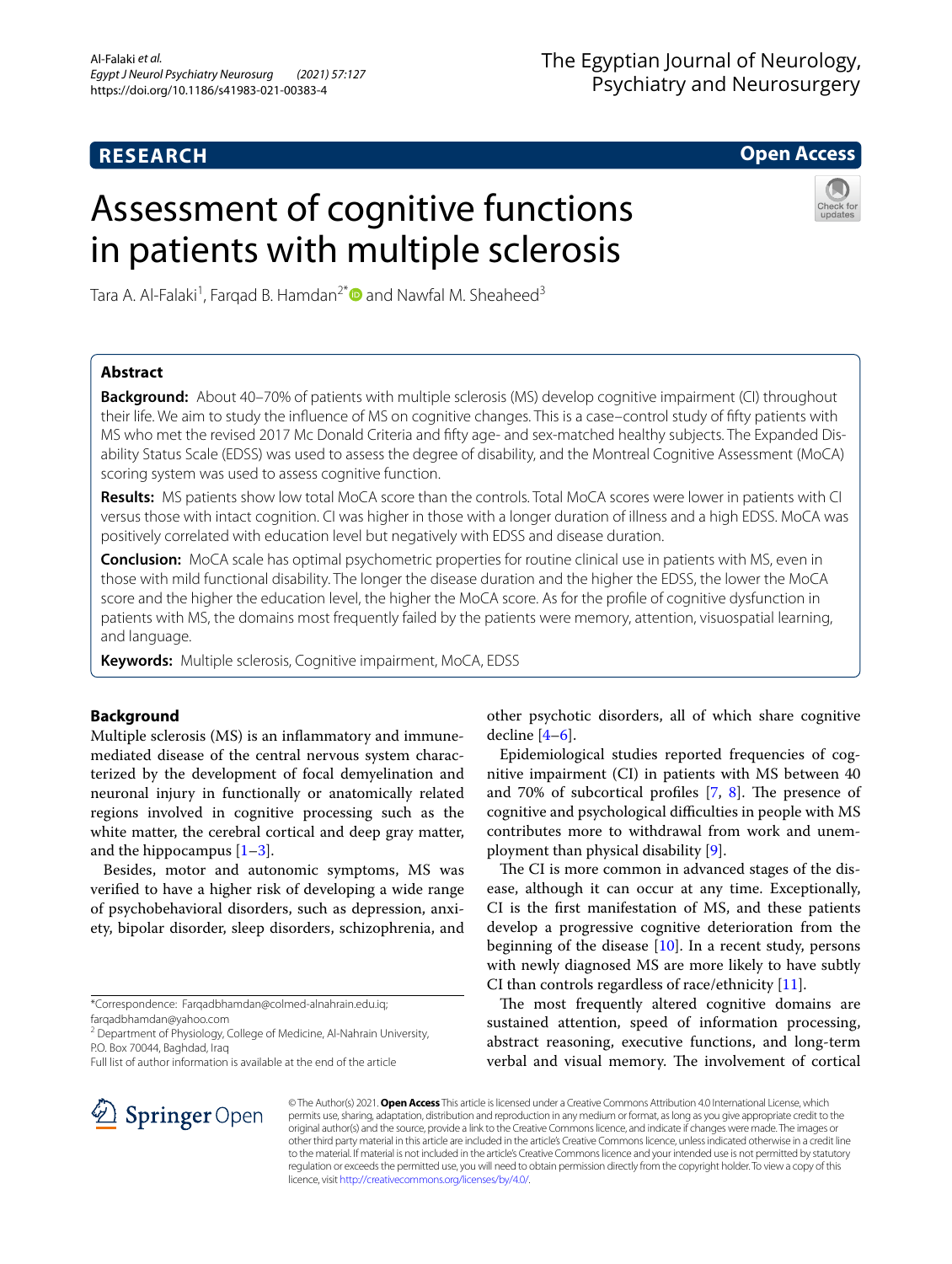functions such as aphasia or negligence is exceptional [[12–](#page-5-9)[14](#page-5-10)].

The precise mechanisms responsible for MS-related CI are complex and tangled and not completely known [\[15](#page-5-11)]. CI is associated with both structural injury and functional impairment of neuronal networks in the MS brain [[16\]](#page-5-12) or could be driven by a synaptopathy facilitated by the CNS inflammatory situation  $[3]$  $[3]$ .

Whether early CI in MS varies by race/ethnicity is unknown. Non-Hispanic blacks, especially women, were disproportionately afected and had less common, earlier progressive MS phenotypes [[17\]](#page-5-13).

Along with parameters of a higher disease burden, *APOE* ε4 homozygosity was identifed as a potential predictor of cognitive performance in patients with clinically isolated syndrome and early relapsing–remitting MS [\[18](#page-5-14)].

There is no agreement on what should be the most suitable instruments for the exploration of CI in MS. Batteries of short and large tests are available. It is very important to carry out a neuropsychological screening evaluation that can identify cognitive impairment before a more extensive and comprehensive evaluation is performed [\[19,](#page-5-15) [20](#page-6-0)].

Among the psychometric cognitive assessment that has been used commonly in research of MS, MoCA that has been recommended by the National Institute of Neurological Diseases and Stroke and Canadian Stroke Network was defned as a fast, reliable, accurate, and high-sensitive test to detect mild CI in 90% of cases and used as an alternative to the Mini-Mental Status Examination  $[21]$  $[21]$ . Single cutoff scores are frequently used to classify cognitive impairment in diferent MoCA versions [[22\]](#page-6-2). A cutoff of  $\leq$  22 points was adopted to differentiate cognitively unimpaired individuals from possible mild CI [[23\]](#page-6-3).

We aim to assess the efect of MS on cognitive functions using the MoCA scoring system and investigate the relationship of MoCA scores with diferent confounding factors.

### **Methods**

A case-control study was conducted at the multiple sclerosis clinic at Baghdad Teaching Hospital / Medical City between November 2019 to November 2020. The study was approved by the Iraqi Committee of Medical Specialization (Decision No. 931; Date 1/3/2020) and an informed consent was ensured from all the participants.

The participants consisted of 50 MS patients in the remission phase (42 relapsing–remitting and 8 with secondary progressive) aged 20–54 years who met the 2017 revised Mc Donald Criteria [[24\]](#page-6-4). Another 50 ageand sex-matched controls aged were studied. Duration

of patient's illness ranging from 1 year to>20 years. All patients were carefully followed up at a single MS center and they were under immunomodulatory therapy, such as interferon or glatiramer acetate.

Patients under treatment that have a signifcant impact on their cognitive performance, with a history of impaired hearing function, diagnosed psychiatric disorder, or cognitive impairment before MS diagnosis were excluded from the study.

A detailed neurological examination was done by a senior neurologist. The neuropsychological assessment were both performed within 1 week. The EDSS  $[25]$  $[25]$  is used to evaluate the degree of disability (the higher the score, the worse the patient's disability). The scale ranges from 0 (normal) to 10 (death due to MS) in 20-step scale scores (with 0.5-unit increments). EDSS steps 1.0–4.5 refer to fully ambulatory patients, and the precise step number is defned by the functional system score(s), while EDSS steps 5.0–9.5 are mostly described by impairment of ambulation [[26\]](#page-6-6).

Cognitive functions were assessed using the MoCA scale. MoCA consists of 30 items divided into the domains of attention, language, memory, visuospatial, executive functions, and orientation and scored accordingly from 0 to 30 with a cutoff value of 26. A score of 26 or above was considered normal [[27](#page-6-7)], 25 to 23 as mild cognitive impairment, 23 to 11 as moderate cognitive impairment, and 10 and below is severe cognitive impairment [[28\]](#page-6-8). Accordingly, MoCA score ranges from 14 to 25 refers to impaired cognition, and from 27 to 30 goes with intact cognition [[29](#page-6-9)].

All statistical analyses were performed using SPSS statistical software, version 25 (IBM SPSS Statistics for Windows, Version 25.0. Released 2017, Armonk, NY: IBM Corporation, USA). Quantitative variables were presented as mean $\pm$ standard deviation (SD) and analyzed with an independent student *t* test. Categorical variables were expressed as counts and percentages or median and range and analyzed with a Chi-square test.

The receiver operating characteristic (ROC) curve was used to evaluate the EDSS and total MoCA in the context of discrimination between patients with MS and controls. Correlations between diferent quantitative variables were performed with two-tailed Pearson's correlation analysis. For all tests, a diference of variables with statistical significance was considered when  $p < 0.05$ .

# **Results**

Table [1](#page-2-0) shows the basic demographic data of the study population. No signifcant diference was noticed between the patients with MS and controls regarding age and gender, employment, and years of educations.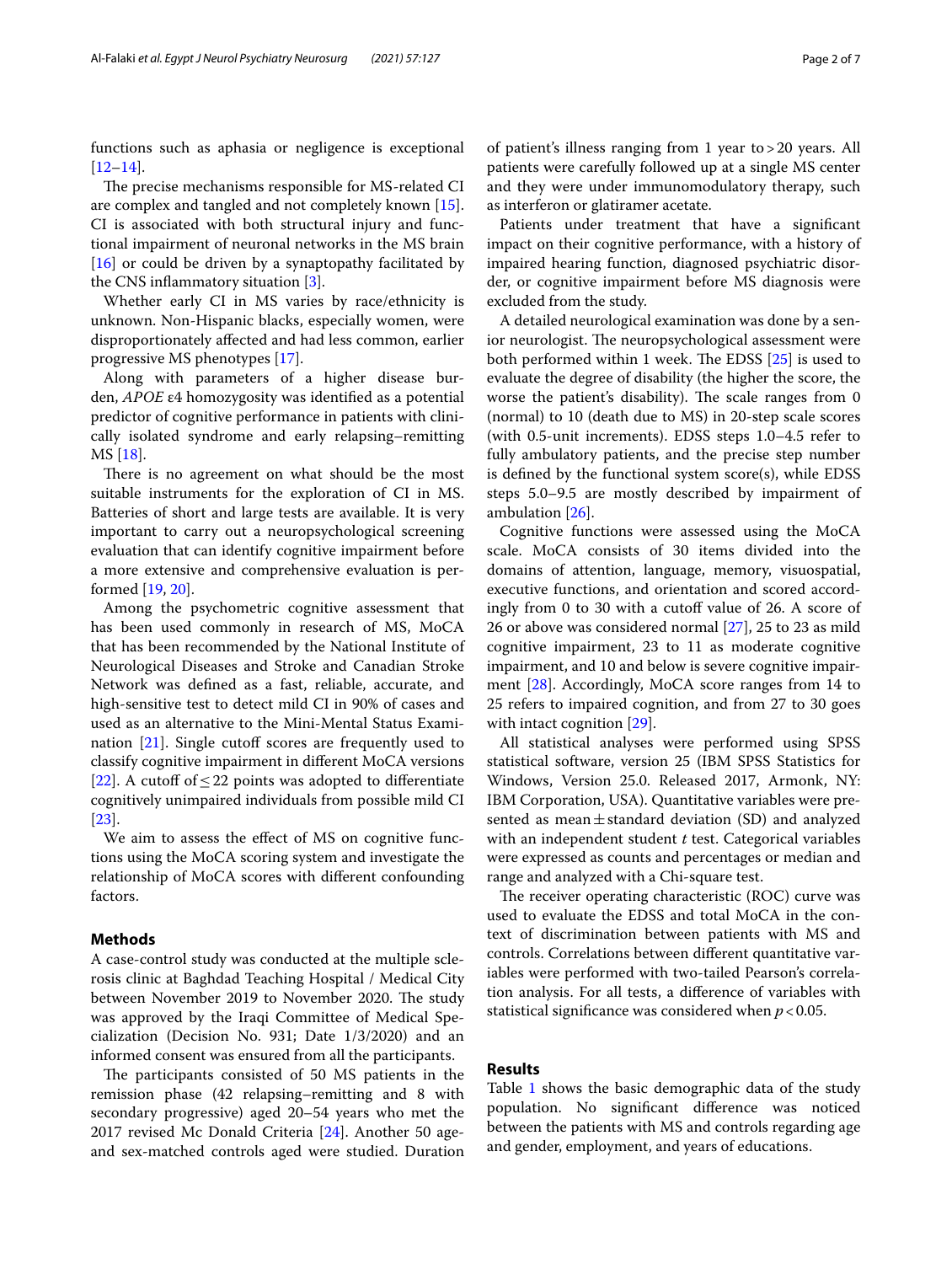<span id="page-2-0"></span>**Table 1** Demographic characteristics of the study population

| Variable                |                 | <b>Patients</b><br>$n = 50$ | Controls<br>$n = 50$ | p value |
|-------------------------|-----------------|-----------------------------|----------------------|---------|
| Age (years)             | Mean $\pm$ SD   | $35.06 + 8.97$              | $33.3 + 5.56$        | 0.318   |
| Gender                  | Male $(n, %)$   | 22 (44%)                    | 21 (42%)             | 0.840   |
|                         | Female $(n, %)$ | 28 (56%)                    | 29 (58%)             |         |
| Employment              | Nο              | 28 (56%)                    | 19 (38%)             | 0.071   |
|                         | Yes             | 22 (44%)                    | 31 (62%)             |         |
| Education level (years) |                 | $13.03 \pm 5.38$            | $15.6 + 2.32$        | 0.092   |
| Range                   |                 | $8 - 24$                    | $10 - 20$            |         |

*SD* standard deviation, *n*=number

Total MoCA score was signifcantly lower in patients with MS than in the control group (*p* < 0.001). Similarly, the score of all cognitive domains was signifcantly less in the patients versus the controls (Table [2](#page-2-1)).

The duration of illness and the EDSS were signifcantly higher in patients with low MoCA scores  $(p=0.001, p<0.001,$  respectively). On the contrary, the education level was signifcantly higher in those with intact cognition  $(p < 0.001)$ , as shown in Table [3.](#page-2-2)

The total MoCA score was significantly lower in those with impaired cognition  $(p < 0.001)$ . Likewise, all cognitive domains were signifcantly lower in those with impaired as compared to those with intact cognition apart from the language domain which is statistically insignificant between the two subgroups  $(p=0.441)$  as illustrated in Table [4](#page-3-0).

As for the profle of major domains of cognitive performance used in our study. In descending manner, the domains most frequently impaired in MS patients were memory (42, 84%), attention (32, 64%), visuospatial learning (26, 52%), language (20, 40%), naming (9, 18%), abstract (8, 16%), and orientation (6, 12%), as shown in Table [5](#page-3-1).

| Variable                          |                 | Cognition            |                    | p value |
|-----------------------------------|-----------------|----------------------|--------------------|---------|
|                                   |                 | Impaired<br>$(n=24)$ | Intact<br>$(n=26)$ |         |
| Age, years                        | $Mean + SD$     | $36.88 + 9.77$       | $33.24 + 7.87$     | 0.153   |
| Gender                            | Male (n, %)     | 11 (44%)             | 11 (44%)           | 1.0     |
|                                   | Female $(n, %)$ | 14 (58.3%)           | 14 (53.8%)         |         |
| Disease duration<br>(years)       | $Mean + SD$     | $9.0 + 6.11$         | $4.46 + 2.36$      | 0.001   |
|                                   | Range           | $1 - 22$             | $1 - 10$           |         |
| <b>FDSS</b>                       | $Mean + SD$     | $5.0 + 2.12$         | $7.58 + 1.05$      | < 0.001 |
|                                   | Median          | 5.0                  | 2.5                |         |
|                                   | Range           | $1.5 - 8.0$          | $1.0 - 50$         |         |
| Employment                        | No(n, %)        | 17 (68%)             | 11 (44%)           | 0.087   |
|                                   | Yes (n, %)      | 8 (32%)              | 14 (56%)           |         |
| <b>Fducation level</b><br>(years) | Mean $+$ SD     | $10.84 + 2.39$       | $15.2 \pm 3.03$    | < 0.001 |

*SD* standard deviation

Pearson's correlation was made between MoCA scores and confounding factors (education level, EDSS, and disease duration), as demonstrated in Table [6.](#page-3-2)

Total MoCA score was negatively correlated with EDSS (*r*=− 0.879, *p*<0.001) and disease duration (*r*=− 0.754,  $p$ <0.001), while it was positively correlated with education level  $(r=0.623, p<0.001)$  $(r=0.623, p<0.001)$  (Fig. 1).

# **Discussion**

Because of the complexity and unusual presentation of MS symptoms, there are no markers specifc and the diagnosis is challenging. Diagnosis mainly depends on the medical history and neurological examination, magnetic resonance imaging with contrast, cerebrospinal fuid analysis (basic, microbial, cytopathological

<span id="page-2-1"></span>

| <b>MoCA</b> domains | <b>Patients</b><br>$(n=50)$ |                 | <b>Controls</b><br>$(n=50)$ |                  | t test  |         |
|---------------------|-----------------------------|-----------------|-----------------------------|------------------|---------|---------|
|                     | Range                       | Mean $\pm$ SD   | Range                       | Mean $\pm$ SD    |         | p value |
| Visuospatial        | $2 - 5$                     | $4.22 \pm 0.89$ | $4 - 5$                     | $4.86 \pm 0.35$  | $-4.86$ | < 0.001 |
| Naming              | $-3$                        | $2.8 \pm 0.45$  | 3                           | $3.0 \pm 0.0$    | $-3.1$  | 0.003   |
| Memory              | $1 - 5$                     | $3.12 \pm 1.29$ | $3 - 5$                     | $4.36 \pm 0.52$  | $-6.28$ | < 0.001 |
| Attention           | 1-6                         | $4.16 \pm 1.78$ | $4 - 6$                     | $5.4 \pm 0.57$   | $-4.61$ | < 0.001 |
| Language            | $-3$                        | $2.5 \pm 0.54$  | $2 - 3$                     | $2.78 \pm 0.42$  | $-2.81$ | 0.006   |
| Abstraction         | $1 - 2$                     | $1.84 \pm 0.37$ | $1 - 2$                     | $1.98 \pm 0.14$  | $-2.46$ | 0.015   |
| Orientation         | $5 - 6$                     | $5.88 \pm 0.33$ | 6                           | $6.0 + 0.0$      | $-2.56$ | 0.012   |
| Total MoCA          | $14 - 30$                   | $74.58 + 4.29$  | $27 - 30$                   | $28.14 \pm 0.73$ | $-5.73$ | < 0.001 |

*SD* standard deviation

<span id="page-2-2"></span>**Table 3** Demographic and clinical data of patients with multiple sclerosis according to MoCA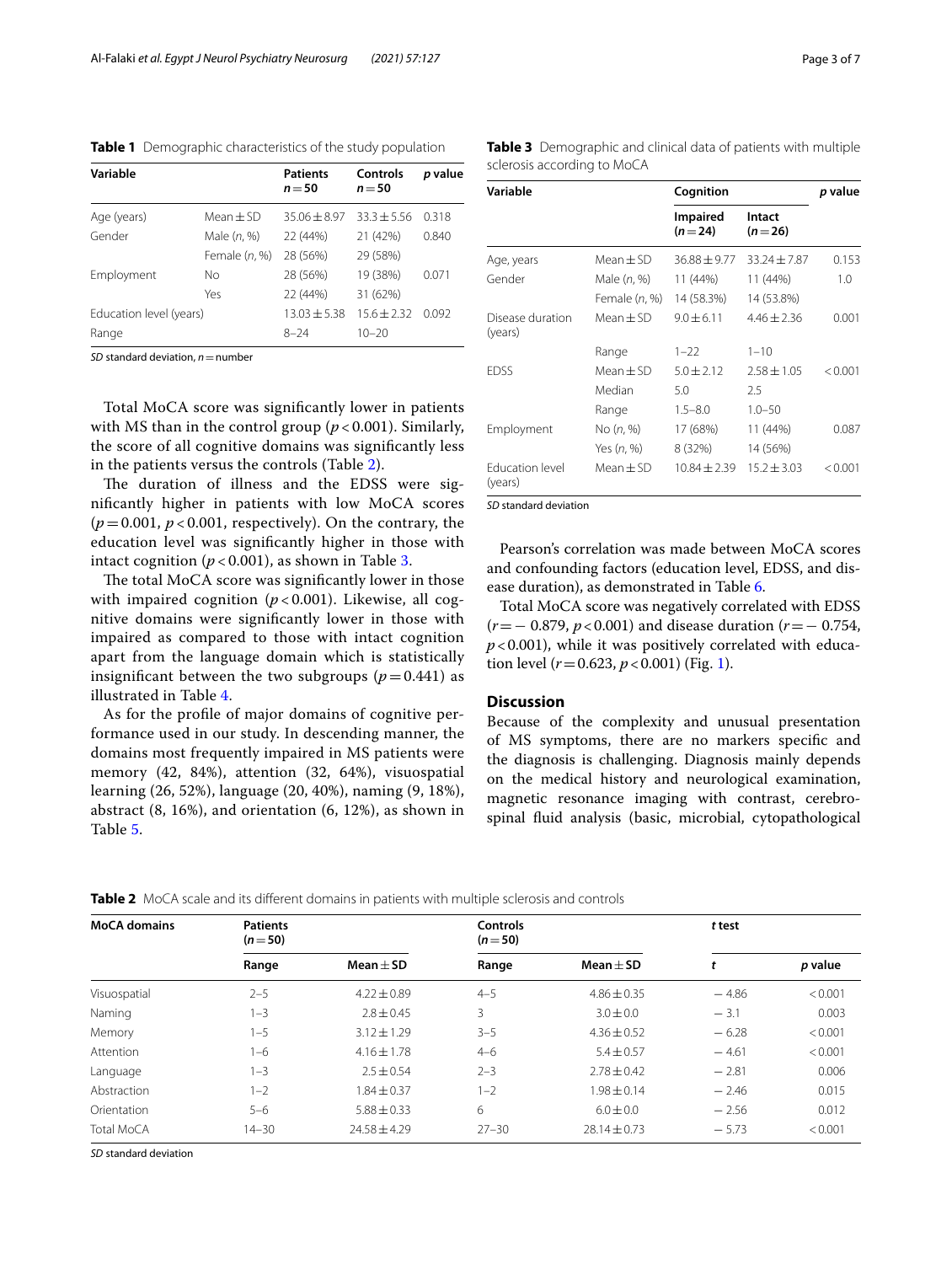<span id="page-3-0"></span>**Table 4** Cognitive subdomains in patients with multiple sclerosis according to MoCA

| <b>MoCA</b> domains | Cognition                   | p value            |         |  |
|---------------------|-----------------------------|--------------------|---------|--|
|                     | <b>Impaired</b><br>$(n=24)$ | Intact<br>$(n=26)$ |         |  |
| Visuospatial        | $3.6 + 0.82$                | $4.84 + 0.37$      | < 0.001 |  |
| Naming              | $2.6 + 0.58$                | $3.0 + 0.0$        | 0.001   |  |
| Memory              | $2.16 \pm 0.94$             | $4.08 + 0.76$      | < 0.001 |  |
| Attention           | $2.68 + 1.25$               | $5.64 + 0.57$      | < 0.001 |  |
| Language            | $2.44 \pm 0.51$             | $2.56 + 0.58$      | 0.441   |  |
| Abstraction         | $1.68 + 0.48$               | $2.0 \pm 0.0$      | 0.00    |  |
| Orientation         | $5.76 + 0.43$               | $6.0 + 0.0$        | 0.008   |  |
| Total score         | $21.04 + 3.25$              | $78.12 \pm 0.97$   | < 0.001 |  |

The data are presented in mean $\pm$ standard deviation

<span id="page-3-1"></span>**Table 5** Frequency of affected subdomains in patients with multiple sclerosis

| Cognitive domain | Cognition                   | <b>Total</b>       |          |  |
|------------------|-----------------------------|--------------------|----------|--|
|                  | <b>Impaired</b><br>$n = 24$ | Intact<br>$n = 26$ | $N = 50$ |  |
| Visuospatial     | 22 (44%)                    | 4 (8%)             | 26 (52%) |  |
| Naming           | 9(18%)                      | $0(0\%)$           | 9(18%)   |  |
| Memory           | 24 (48%)                    | 18 (36%)           | 42 (84%) |  |
| Attention        | 24 (48%)                    | 8 (16%)            | 32 (64%) |  |
| Language         | 13 (26%)                    | 7(14%)             | 20 (40%) |  |
| Abstract         | 8 (16%)                     | $0(0\%)$           | 8 (16%)  |  |
| Orientation      | 6(12%)                      | $0(0\%)$           | 6(12%)   |  |

<span id="page-3-2"></span>**Table 6** Pearson's correlation between different variables in patients with multiple sclerosis

| <b>Variables</b> | <b>EDSS</b> |         |          | <b>Total MoCA</b> |  |
|------------------|-------------|---------|----------|-------------------|--|
|                  |             |         |          | р                 |  |
| Total MoCA       | $-0.879$    | < 0.001 |          |                   |  |
| Education level  | $-0.524$    | < 0.001 | 0.623    | < 0.001           |  |
| Disease duration | 0.887       | < 0.001 | $-0.754$ | 0.001             |  |

assessment, oxidative enzymes, and tests for IgG index), visual and somatosensory evoked potentials as well as cognitive tests [\[30](#page-6-10)]. Nonetheless, the diagnosis could be delayed for several years especially in the presence of mental and physical comorbidities [\[31](#page-6-11), [32](#page-6-12)].

Given the fact that cognitive disorders are among the common problems in patients with MS [[33\]](#page-6-13), the present study aimed to evaluate the MoCA score (as an important cognitive assessment) in patients with MS based on

age, gender, level of education, duration of illness, and EDSS (as important individual characteristics).

Forty-eight percent of our patients with MS have CI. A fnding refects the underlying infammatory and neurodegenerative pathological features of the disorder [\[19](#page-5-15)].

Gender had no signifcant impact on the cognitive function of the participants, which harmonizes the results obtained by other researchers [[34](#page-6-14)[–36](#page-6-15)]. Benedict and colleagues [[33\]](#page-6-13) recognized the male gender as one of the risk factors for CI in MS patients. On the reverse, Shaygannejhad and colleagues [\[37](#page-6-16)] reported more cognitive complications in women compared to men. This lack of consistency between the results might be due to different MS diseases, duration of disease, type of cognitive test, the diference in sample size, and low sensitivity of cognitive assessment tools.

In the present study, age afect cognitive function as a confounding variable, which is in contradiction with the fndings of Hassanshahi and coworkers [\[36](#page-6-15)]. However, the fndings were similar to the results obtained by other groups [\[34,](#page-6-14) [35](#page-6-17), [38](#page-6-18)], who reported a decrease in the cognitive level of subjects by aging or a signifcant relationship between age and learning, memory, and executive functions based on different batteries. This lack of consistency between the results might be due to the diferent age ranges, and evaluation of higher ages might show a greater impact of age on the cognitive status of individuals or to diferences in the type of cognitive test.

In this study, patients with CI have a longer duration of illness along with a signifcant relationship between CI illustrated as low MoCA score with disease duration. This suggests that as the disease progresses, cognitive deficits tend to extend.

Amato and colleagues [\[39](#page-6-19)] examined 50 patients with a short disease duration. Ten years later, the short-term verbal memory, abstract reasoning, and linguistic abilities were impaired  $[40]$ . In addition, the proportion of patients who were cognitively preserved decreased over the same time from 74% at baseline to 44%; meanwhile, the proportion of patients with mild or moderate impairment tended to increase.

Earlier cross-sectional studies found a weak or no correlation between CI and disease duration [\[41](#page-6-21)[–43](#page-6-22)], while other cross-sectional studies [[44–](#page-6-23)[46](#page-6-24)] using the diferent battery of neuropsychological tests observed an increment in the proportion of CI over ensuing years.

The long-term CI evolution could be related to the progression of both gray matter and white matter pathology. CI was progressed continuously and paralleled by atrophy and lesion accumulation [\[47,](#page-6-25) [48](#page-6-26)].

In this study, low education attainment is associated with worse cognitive performance in patients with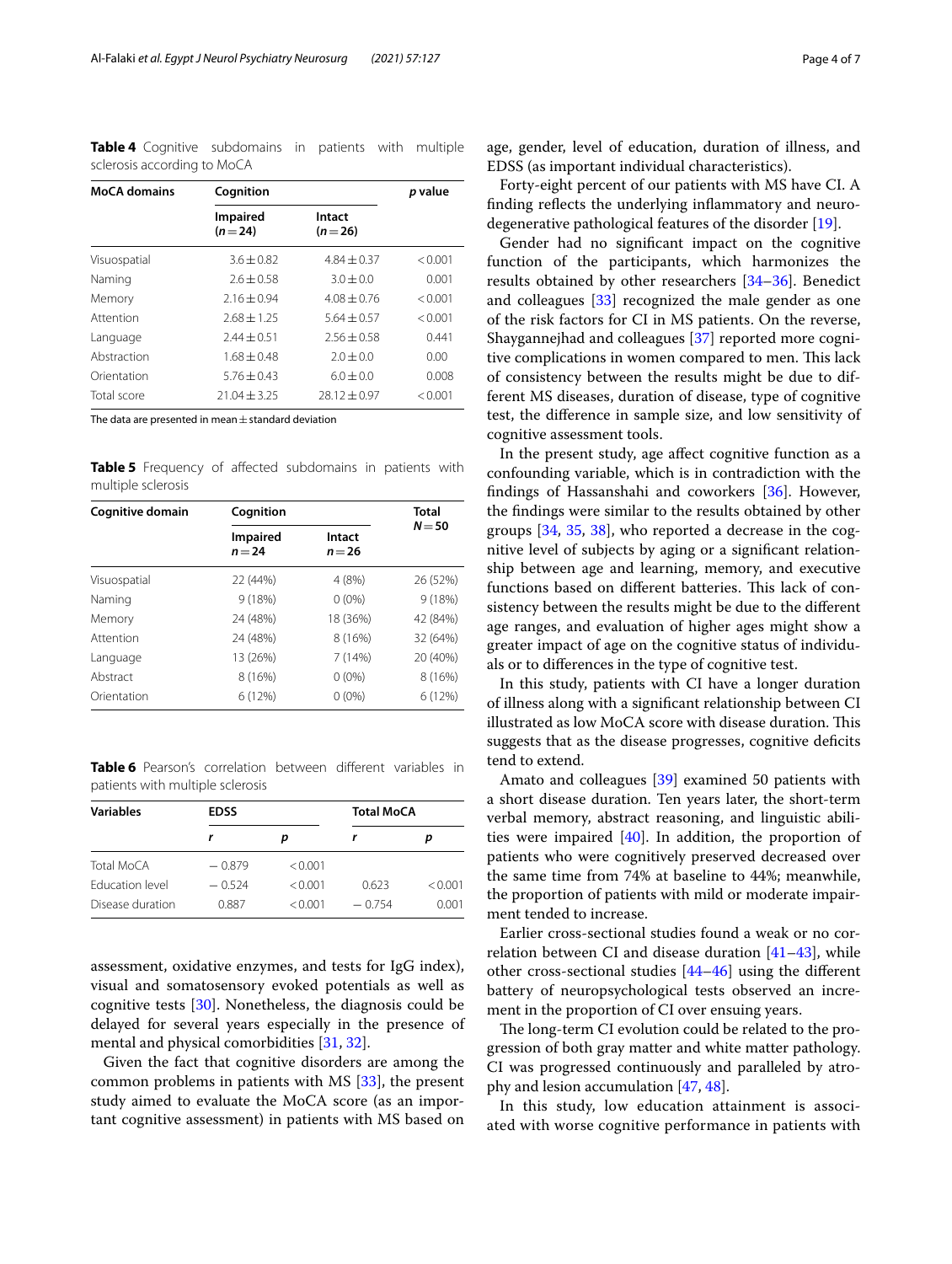

<span id="page-4-0"></span>MS. This finding is in line with the results obtained by many groups of researchers [[37,](#page-6-16) [49–](#page-6-27)[51](#page-6-28)], who posed a signifcant relationship between cognitive disorders and level of education even in patients without gray matter atrophy. The close correlation between CI and education level coincided with the results obtained by Caparelli-Dáquer and coworkers [[52](#page-6-29)], who reported that the highest scores on the correct answer to the Judgment of Line Orientation Test were in men and higher education groups.

On the contrary to these results, other groups of researchers demonstrated that level of education did not act as a predictor for cognitive dysfunction [\[35](#page-6-17), [36,](#page-6-15) [53](#page-6-30)]. This inconsistency between the results is due to different cognitive assessment tools, diferent sample populations, and sizes.

A marked association between CI and the individual physical state (measured by the EDSS) was shown in our study plus the EDSS was negatively correlated with the MoCA score. These findings were in harmony with those reported elsewhere [[46](#page-6-24), [54](#page-6-31)[–56](#page-6-32)]. In a study conducted on 92 consecutive patients with relapsing–remitting MS in whom the EDSS scores were  $\leq$  2.5, cognitive functions were impaired [[57](#page-6-33)] suggesting that cognitive dysfunction can occur early in the disease [\[58](#page-6-34), [59\]](#page-6-35).

Finally, the pattern of CI found in patients with MS could be essentially indicative of reduced information processing speed causing intellectual slowing, attentional problems, impairment in abstract reasoning, problemsolving, and memory dysfunction as distinctive features of "subcortical dementia". This condition could be attributable to the interruption of the neural connections among cortical associative areas as well as between cortical and subcortical structures as a consequence of demyelination and axonal degeneration.

This research has a few limitations that should be considered. First, we enrolled a small sample size, and the type of MS being confned to relapsing–remitting and secondary progressive phenotypes. Second, we could not evaluate the infuence of family history, types, or laboratory parameters. Third, data regarding certain factors, such as those related to environmental conditions, psychosocial characteristics, and genetics, were not part of the data set. Finally, we did not test the efect of treatment on cognitive functions.

We recommend future studies of large cohorts including all MS phenotypes. Further studies of cognitive function at diagnosis and in the early disease course are required to identify the true prevalence of CI at diagnosis, its incidence thereafter, factors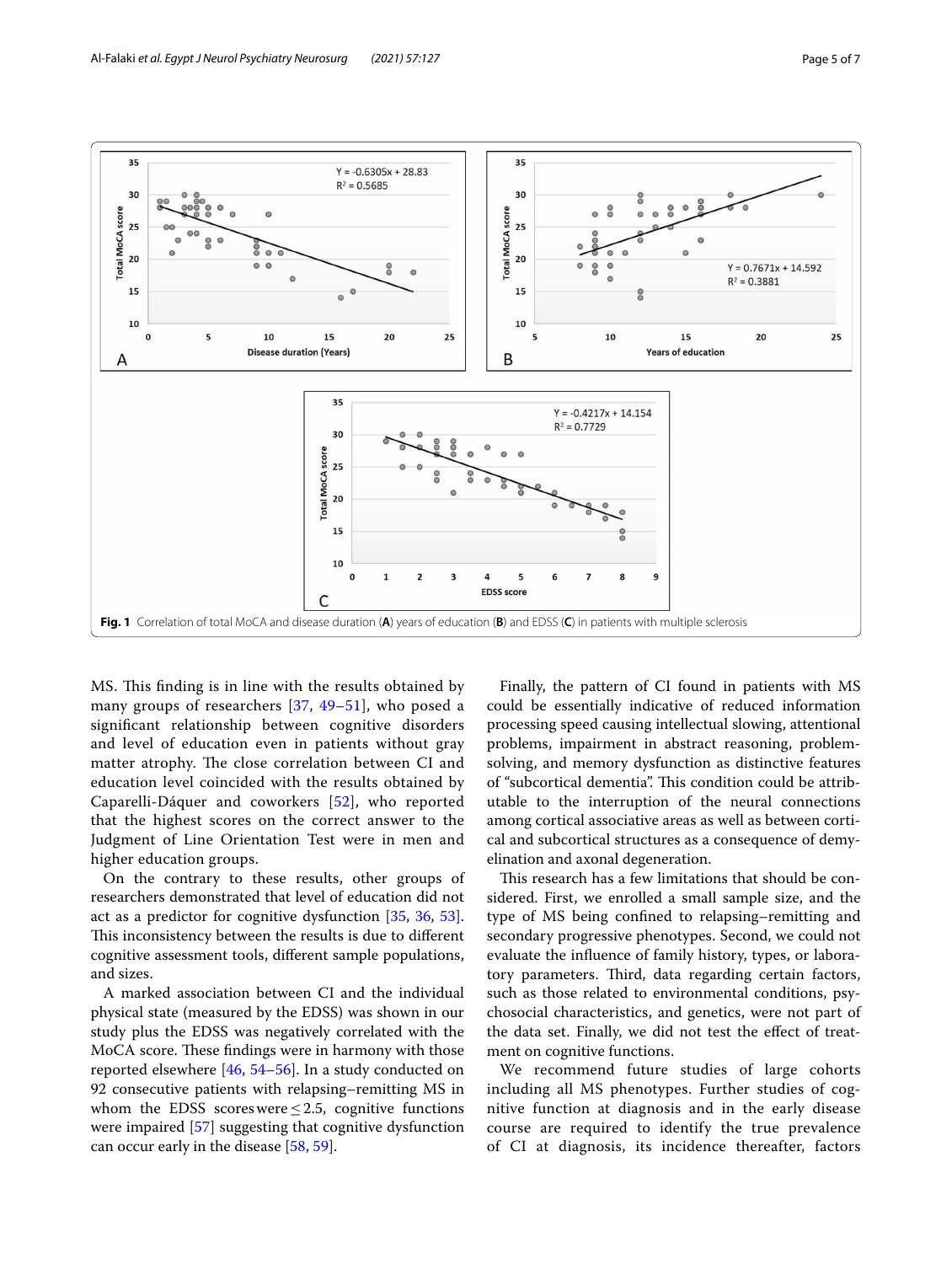contributing to its development, and insight into its pathogenesis. The heterogeneity of the neuropsychological tests previously used to assess cognition in MS has undoubtedly contributed to the considerable variation in the reported prevalence of cognitive deficits. Future neuropsychological research should use practical, validated, and accurate screening tools that are also applicable in a clinical setting, such as Brief International Cognitive Assessment for MS.

## **Conclusions**

MoCA scale has optimal psychometric properties for routine clinical use in patients with MS, even in those with mild functional disability (EDSS). This finding can remind clinicians regarding the importance of considering this to identify MS patients at high risk of CI earlier. Our study also concludes that the longer the disease duration and higher EDSS, the lower the MoCA score, and the higher the education level, the higher the MoCA score. As for the profle of CI, the domains most frequently afected were memory, attention, visuospatial learning, and language.

#### **Abbreviations**

AUC: Area under the curve; CI: Cognitive impairment; EDSS: Extended disability severity score; MoCA: Montreal cognitive assessment; MS: Multiple sclerosis; ROC: Receiver operating characteristic; SD: Standard deviation.

#### **Acknowledgements**

We thank assistant professor Dr. Qasim Al-Mayah from the Research Medical Unit/College of Medicine/Al-Nahrain University for helping in statistical analysis.

#### **Authors' contributions**

All the authors have directly participated in the preparation of this manuscript and have approved the fnal version submitted. 'NS' clinically examined and referring migraineurs patients. 'TA' and 'FH' did the electrodiagnostic tests. 'FH' and 'TA' drafted the manuscript. 'NS', 'TA', and 'FH' conceived the study and participated in its design and interpretation. All the authors have read and approved the fnal manuscript.

#### **Funding**

This research did not receive any specifc grant from funding agencies in the public, commercial, or not-for-proft sectors.

#### **Availability of data and materials**

All data generated or analyzed during this study are included in this published article. The data sets used and/or analyzed during the current study are available from the corresponding author on reasonable request.

#### **Declarations**

#### **Ethics approval and consent to participate**

The study was approved by the Iraqi Board for Medical Specialization (order no. 931: date: 1/3/2020. Written consent for participation from all subjects was ensured.

#### **Consent for publication**

Not applicable.

#### **Competing interests**

The authors declare no confict of interest.

#### **Author details**

<sup>1</sup>Ibn Sina Hospital, Nineveh Health Directorate, Nineveh, Iraq. <sup>2</sup>Department of Physiology, College of Medicine, Al-Nahrain University, P.O. Box 70044, Baghdad, Iraq. <sup>3</sup> Department of Neurology, Baghdad Teaching Hospital, Medical City, Baghdad, Iraq.

Received: 26 July 2021 Accepted: 7 September 2021 Published online: 17 September 2021

#### **References**

- <span id="page-5-0"></span>1. DeLuca GC, Yates RL, Beale H, Morrow SA. Cognitive impairment in multiple sclerosis: clinical, radiologic and pathologic insights. Brain Pathol. 2015;25:79–98.
- 2. Dendrou CA, Fugger L, Friese MA. Immunopathology of multiple sclerosis. Nat Rev Immunol. 2015;15:545–58.
- <span id="page-5-1"></span>3. Geloso MC, D'Ambrosi N. Microglial pruning: relevance for synaptic dysfunction in multiple sclerosis and related experimental models. Cells. 2021;10:686.
- <span id="page-5-2"></span>4. Tanaka M, Vécsei L. Monitoring the redox status in multiple sclerosis. Biomedicines. 2020;8(10):406.
- 5. Huang YC, Chien WC, Chung CH, Chang HA, Kao YC, Wan FJ. Risk of psychiatric disorders in multiple sclerosis: a nationwide cohort study in an Asian population. Neuropsychiatr Dis Treat. 2021;17:587–604.
- <span id="page-5-3"></span>6. Tanaka M, Vécsei L. Editorial of Special Issue "Crosstalk between depres‑ sion, anxiety, and dementia: comorbidity in behavioral neurology and neuropsychiatry." Biomedicines. 2021;9(5):517.
- <span id="page-5-4"></span>7. DiGiuseppe G, Blair M, Morrow SA. Prevalence of cognitive impairment in newly diagnosed relapsing-remitting multiple sclerosis. Int J MS Care. 2018;20:153–7.
- <span id="page-5-5"></span>8. Jelinek PL, Simpson S, Brown CR, Jelinek GA, Marck CH, De Livera AM, et al. Self-reported cognitive function in a large international cohort of people with multiple sclerosis: associations with lifestyle and other factors. Eur J Neurol. 2019;26:142–54.
- <span id="page-5-6"></span>9. McNicholas N, O'Connell K, Yap SM, Killeen RP, Hutchinson M, McGuigan C. Cognitive dysfunction in early multiple sclerosis: a review. QJM. 2018;111:359–64.
- <span id="page-5-7"></span>10. Moreno-Torres I, Sabín-Muñoz J, García-Merino A. Multiple sclerosis: epidemiology, genetics, symptoms, and unmet needs. Chapter 1. Emerging drugs and targets for multiple sclerosis. 2019; p. 1–32.
- <span id="page-5-8"></span>11. Amezcua L, Smith JB, Gonzales EG, Haraszti S, Langer-Gould A. Race, ethnicity, and cognition in persons newly diagnosed with multiple sclerosis. Neurology. 2020;94(14):e1548–56.
- <span id="page-5-9"></span>12. Van Schependom J, D'hooghe MB, Cleynhens K, D'hooge M, Haelewyck MC, De Keyser J, et al. Reduced information processing speed as primum movens for cognitive decline in MS. Mult Scler J. 2015;21(1):83–91.
- 13. Gromisch ES, Fiszdon JM, Kurtz MM. The effects of cognitive-focused interventions on cognition and psychological well-being in persons with multiple sclerosis: a meta-analysis. Neuropsychol Rehabil. 2020;30:767–86.
- <span id="page-5-10"></span>14. Macías IMÁ, Ciampi E. Assessment and impact of cognitive impairment in multiple sclerosis: an overview. Biomedicines. 2019;7:22.
- <span id="page-5-11"></span>15. Di Filippo M, Portaccio E, Mancini A, Calabresi P. Multiple sclerosis and cognition: synaptic failure and network dysfunction. Nat Rev Neurosci. 2018;19:599–609.
- <span id="page-5-12"></span>16. Gaetani L, Salvadori N, Chipi E, Gentili L, Borrelli A, Parnetti L, Di Filippo M. Cognitive impairment in multiple sclerosis: lessons from cerebrospinal fuid biomarkers. Neural Regen Res. 2021;16:36–42.
- <span id="page-5-13"></span>17. Romanelli RJ, Huang Q, Lacy J, Hashemi L, Wong A, Smith A. Multiple sclerosis in a multi-ethnic population from Northern California: a retrospec‑ tive analysis, 2010–2016. BMC Neurol. 2020;20:163.
- <span id="page-5-14"></span>18. Engel S, Graetz C, Salmen A, Muthuraman M, Toenges G, Ambrosius B, et al. Is APOE ε4 associated with cognitive performance in early MS? Neurol Neuroimmunol Neuroinfamm. 2020;7(4): e728.
- <span id="page-5-15"></span>19. Rocca MA, Amato MP, De Stefano N, Enzinger C, Geurts JJ, Penner IK, et al. Clinical and imaging assessment of cognitive dysfunction in multiple sclerosis. Lancet Neurol. 2015;14:302–17.